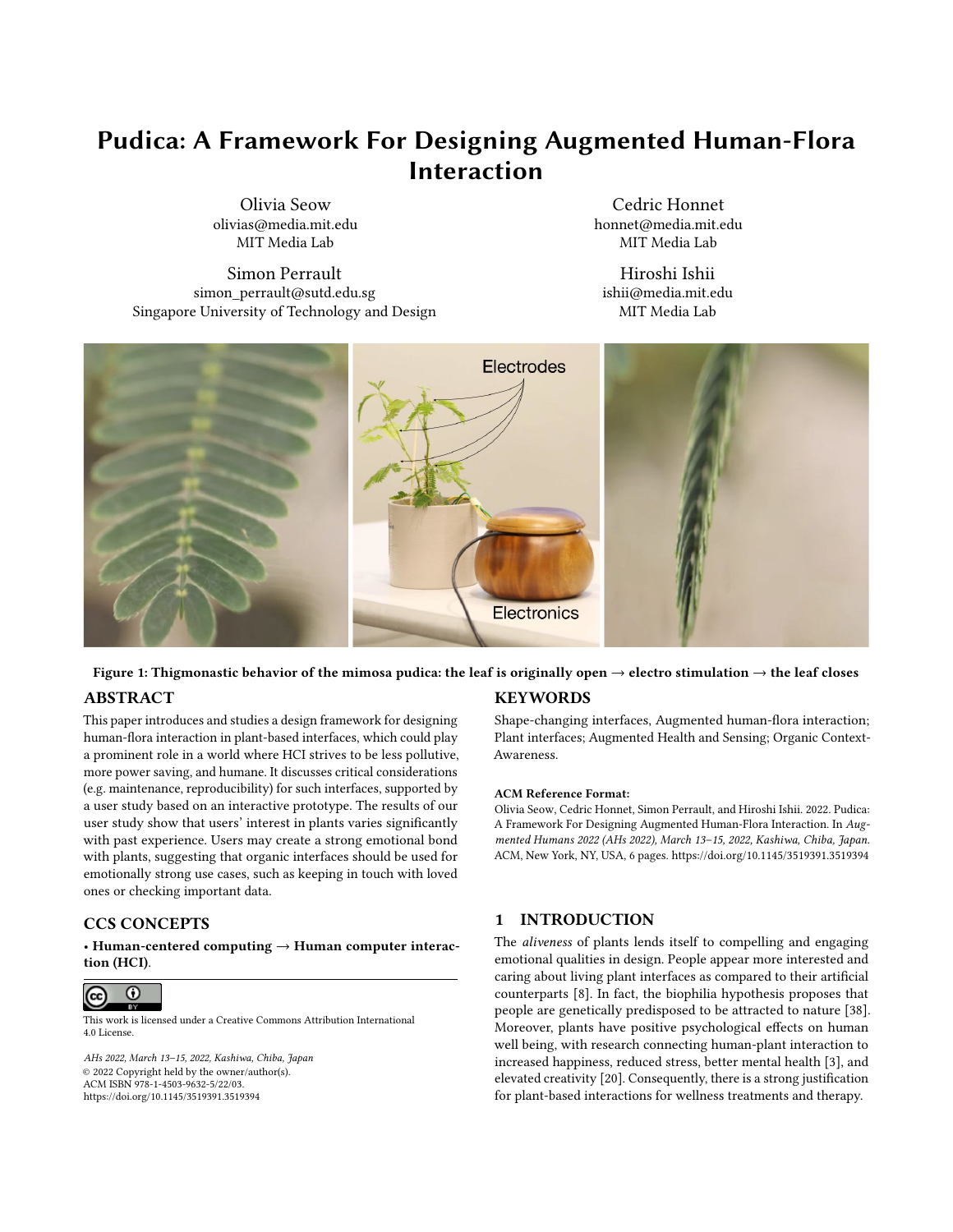In addition, plants are highly perceptive to their environment [\[34\]](#page-5-4) and naturally equipped for information retrieval and representation. Natural sensing abilities include thigmonasty (touch detection), chemotropy (chemical detection), gravitropy (orientation detection), hydrotropy (water detection), thermotropy (temperature detection) and the detection of infrared sources (such as humans). This data may be retrieved through chemical signals and biopotentials similar to signals from electronic circuits [\[20\]](#page-5-3). Moreover, many plants naturally react in a perceivable way to local information, such as by indicating the direction of the primary light source or the direction north [\[8\]](#page-5-1). Most people share a common expectation of plants [\[38\]](#page-5-2). Thus, and as proposed by Ishii et al. [\[14\]](#page-5-5), we can build on prior understanding to create interfaces that are seamlessly integrated with the physical environment. Moreover, the situated energy, regenerative, and co-located input/output (I/O) aspects of plants give rise to unique opportunities for highly coherent, eco-friendly, and self-powered tangible interfaces capable of data physicalization [\[15\]](#page-5-6). Existing research in HCI has suggested the use of plant-based interfaces for applications like education [\[32\]](#page-5-7) and visualization [\[9,](#page-5-8) [22,](#page-5-9) [33\]](#page-5-10), and recommendations have also been made around organic interfaces in the broader sense [\[24](#page-5-11)[–26\]](#page-5-12). However, there is still a lack of a conceptual framework specific to designing plant-based interfaces. We propose the Pudica framework considerations for designing relevant and appropriate interfaces involving living plants. We also implement a use case involving a thigmonastic plant, mimosa pudica (see Figures [1\)](#page-0-0), and interview 20 participants about its potential in HCI.

#### 2 RELATED WORK

Outside HCI, human-plant manipulation has happened across cultures and throughout history. For instance, arborglyphs, or carvings made on the bark of living trees, have been documented in both indigenous Moriori and Native American communities [\[3,](#page-4-0) [16\]](#page-5-13). More recently, artists have also used plant-based media to create aesthetically pleasing and sometimes informative designs. Examples include using plants for distributed data collection [\[35\]](#page-5-14), and varying light intensity to manipulate photosynthesis and chlorophyll for displaying images on grass [\[17\]](#page-5-15).

HCI research has revealed an interesting field of interaction involving living plants. Prior work has attempted to use computermediated interaction with plants for: tools (including education) that support plant health and cultivation [\[13,](#page-5-16) [32\]](#page-5-7); visualization, entertainment, and aesthetic purposes [\[9,](#page-5-8) [21,](#page-5-17) [22,](#page-5-9) [33\]](#page-5-10); experiential installations [\[11](#page-5-18)[–13,](#page-5-16) [19,](#page-5-19) [28,](#page-5-20) [29\]](#page-5-21); facilitating and improving the interaction with plants [\[1,](#page-4-1) [4,](#page-4-2) [23\]](#page-5-22); and companionship and mental health support [\[2,](#page-4-3) [18,](#page-5-23) [30\]](#page-5-24). Despite the growing collection of plantbased interface designs, there is a lack of discourse addressing why, how, and when plant-based interfaces could or should be used. To this end, we developed a plant-based interface, and supplemented research with interviews to develop the Pudica framework.

# 3 PROTOTYPE

#### 3.1 The plant

For our "Pudica" interface, mimosa pudica was selected due to its thigmonastic behavior (see Figure [1\)](#page-0-0), as this offers a special advantage for organic, situated I/O. Notably, the leaves (and twigs) of

mimosa pudica can be electrically stimulated to respond as if they were touched [\[36\]](#page-5-25). Our framework retains the namesake of our selected plant.

It has been suggested that plants that react to touch support emotional bonding for users [\[1\]](#page-4-1). Other thigmonastic plants include biophytum sensitivum, dionaea muscipula and oxalis rubra [\[5\]](#page-4-4). Ultimately, we chose mimosa pudica for its availability as well as its aesthetic quality, although its nyctinastic behavior (closing leaves at night) meant that we had to carry out all tests during the day.

Past research has noted that plant displays can serve in the reification of intangible far-off effects of human behavior [\[3\]](#page-4-0). In our use case, visceralizing ecological data may enlighten people who typically feel detached from global climate change. Chien et al. [\[3\]](#page-4-0) state that visually apparent effects in a local context could bring environmental issues to the user's direct attention in their immediate environment. Pudica confers plants a unique way to communicate human impacts on environmental degradation in a personal way.

Our prototype makes use of mimosa pudica's natural actuating ability to display air quality over three discrete levels ('good', 'medium', 'bad'). Pudica detects a user's touch on its branch and closes more leaves to indicate poorer air quality. Currently, we access air quality data through an online API, but it could also be possible to obtain the data by monitoring plant feedback. Fig. [2](#page-2-0) illustrates our prototype scenario. Pudica is designed to bring air pollution concerns to the forefront of consciousness, and acts as a human-plant symbiotic medium for interpreted output. It is also a model for considering other plant-based interfaces for improving human well-being, for behavioral change, or for fostering greater empathy toward plants.

#### 3.2 Technical implementation

In our prototype, we electrically stimulated the leaves of mimosa pudica to close. We were inspired by bio-mimetic approaches [\[36\]](#page-5-25) to reproduce natural signals using lightweight silver electrodes (or acupuncture needles) gently placed in the pinna and pulvinus [\[37\]](#page-5-26) to invoke closing of the leaves (pinnules). Electrodes were placed at night before the experiment, when pinnules were closed, to avoid potentially traumatizing the plant [\[36\]](#page-5-25). A less invasive method to provoke leaf closure would be to stimulate the leaves with air, as demonstrated by Gentile et al [\[5\]](#page-4-4), although this has other side effects such as decreased precision and noise generation.

For ideal electro-stimulation, we used the capacitor method [\[36\]](#page-5-25) and adapted the capacitances to respect necessary discharge timings (impedances depend on electrodes distances). These capacitors can be charged and discharged using solid state relay or MOSFET arrays, which can be controlled by any microcontroller. As most plants can be transformed into capacitive sensors [\[7,](#page-5-27) [10,](#page-5-28) [29\]](#page-5-21), we used off-theshelf modules to implement touch detection. Since mimosa pudica plants exhibit rare thigmonastic behavior, we focused on actuation for our prototype.

A microcontroller with WiFi capabilities such as the esp8266 (e.g. [http://wemos.cc\)](http://wemos.cc) can enable Internet access for about USD2. Lower power options are also available in the affordable WiFi chip market, such as the AMW006 by Silicon Labs, which can out-perform many Bluetooth Low Energy modules (11 mA). For our use case, Internet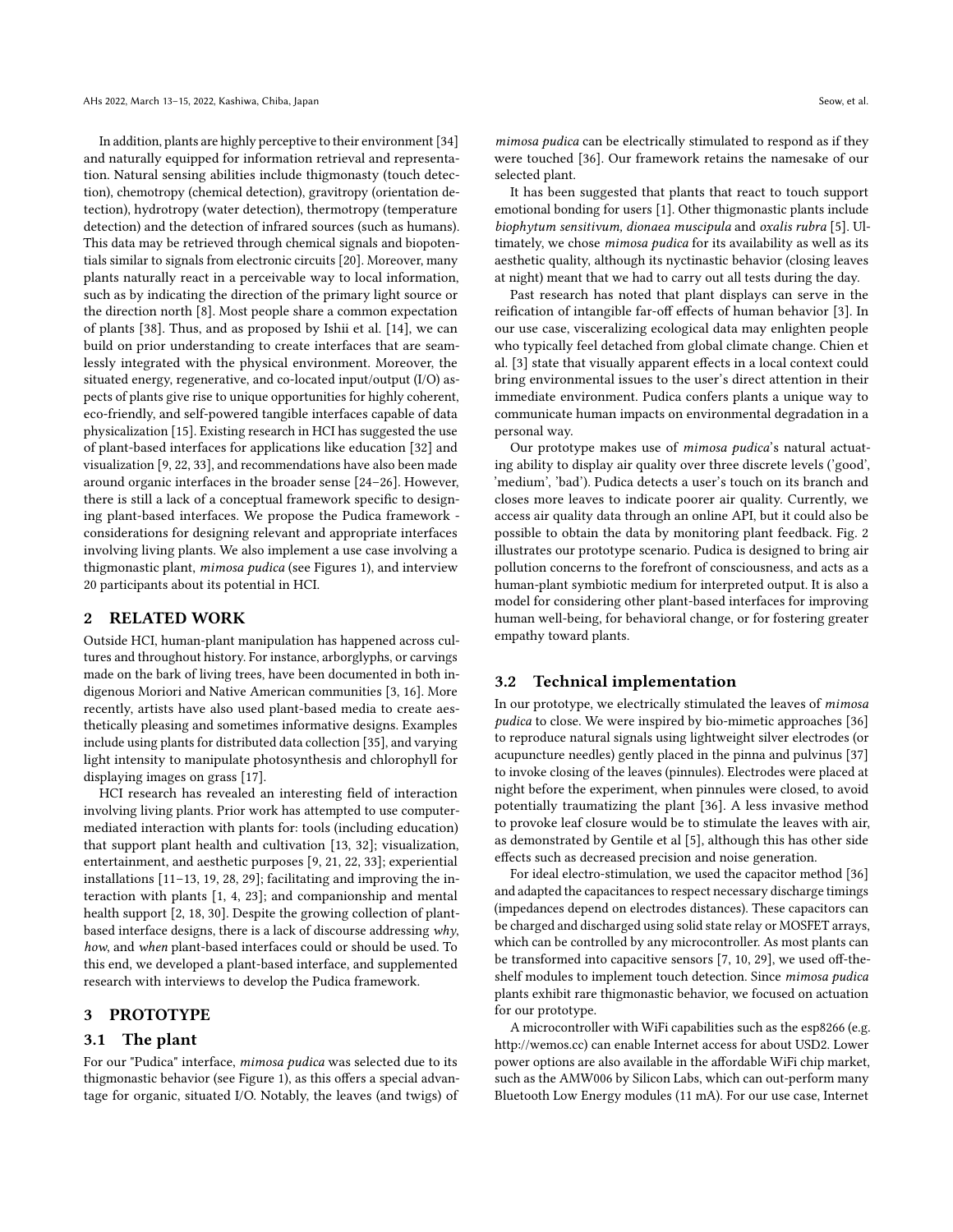<span id="page-2-0"></span>Pudica: A Framework For Designing Augmented Human-Flora Interaction AHS 2022, March 13-15, 2022, Kashiwa, Chiba, Japan



Figure 2: Example scenario where each leaf can be controlled to represent environmental data such as air quality.

access enables two key features - (1) retrieving our external IP address, which approximately locates the prototype, and (2) accessing an air quality API (e.g. [http://aqicn.org\)](http://aqicn.org).

# 4 USER STUDY

We conducted semi-structured interviews with 20 participants, 10 male and 10 female, between 21 and 65 years old (average being 33), with various professional backgrounds (artists, designers, researchers, carpenters, engineers, florists, students, etc). The interview comprised 4 main parts, with key elements outlined in Table [1.](#page-3-0) Through the interviews, we aimed to identify expectations as well as desirable and undesirable attributes of plant-based interfaces and the Pudica prototype. The interview was conducted in-person, and participants were encouraged to elaborate on each response. The results from our interview are interwoven into the Pudica framework, as elaborated in the next section.

# 5 THE PUDICA FRAMEWORK

Guided by our prototype and user study, we developed the Pudica framework, which provides I/O, usability, and other design considerations for creators to implement plant-based interfaces. In our framework, we focus on botanical I/O. This complements and actionably extends living media interface discussion by Merritt et al. [\[24\]](#page-5-11) and the design patterns proposed by Kuribayashi et al. [\[20\]](#page-5-3) for modelling human-plant interactions and for augmenting this with sensors and actuators.

#### 5.1 Natural Input and Output Capabilities

To begin, we enumerate possible natural plant I/O for designers' consideration, as shown in Table [2.](#page-3-1) If needed, botanical perception can be electrically monitored using probes and analog-to-digital conversion, which is low power and can be supplied by solar cells. Designers may choose I/O combinations that cohere with their use case in order to obtain plants that fulfil these criteria, along with the considerations that follow.

The natural aspect of ideal, plant-based interfaces also bring several benefits when compared to screen-based counterparts, as summarized in Table [3](#page-3-2)

# 5.2 Design Considerations

5.2.1 Who will maintain the plant-based interface, and how? It may be important to the designer that their plant of choice thrives in its intended environment. Considerations would thus include the plant's lifespan, care requirements, climate resilience, and fragility upon physical interaction. There are two levels of maintenance to be considered, the first being the plant's basal needs, and the second being additional maintenance needed for the plant to function as an interface. Some interviewees shied away from plant-based interfaces due to the fear of being inadequate at plant maintenance, which would have to be addressed in any successful design. All interviewees with experience in plant-care expressed a positive affinity to having the Pudica interface around their home or work area, some justifying any additional maintenance work with the added value brought about by the interface. An analogy can be drawn to the practice of maintaining roses at the perimeter of vineyards in California. Not only do roses add beauty to the landscape, they also serve as an early warning system to mildew infestation. Notably, the natural, low-power aspects of plant-based interfaces could make them more practical over electronic interfaces in some use cases.

5.2.2 How legible does the information need to be? Visual changes in a plant may be up for subjective interpretation, though this ambiguity may be exploited by designers to invite speculation. One interviewee who had a great deal of experience interacting with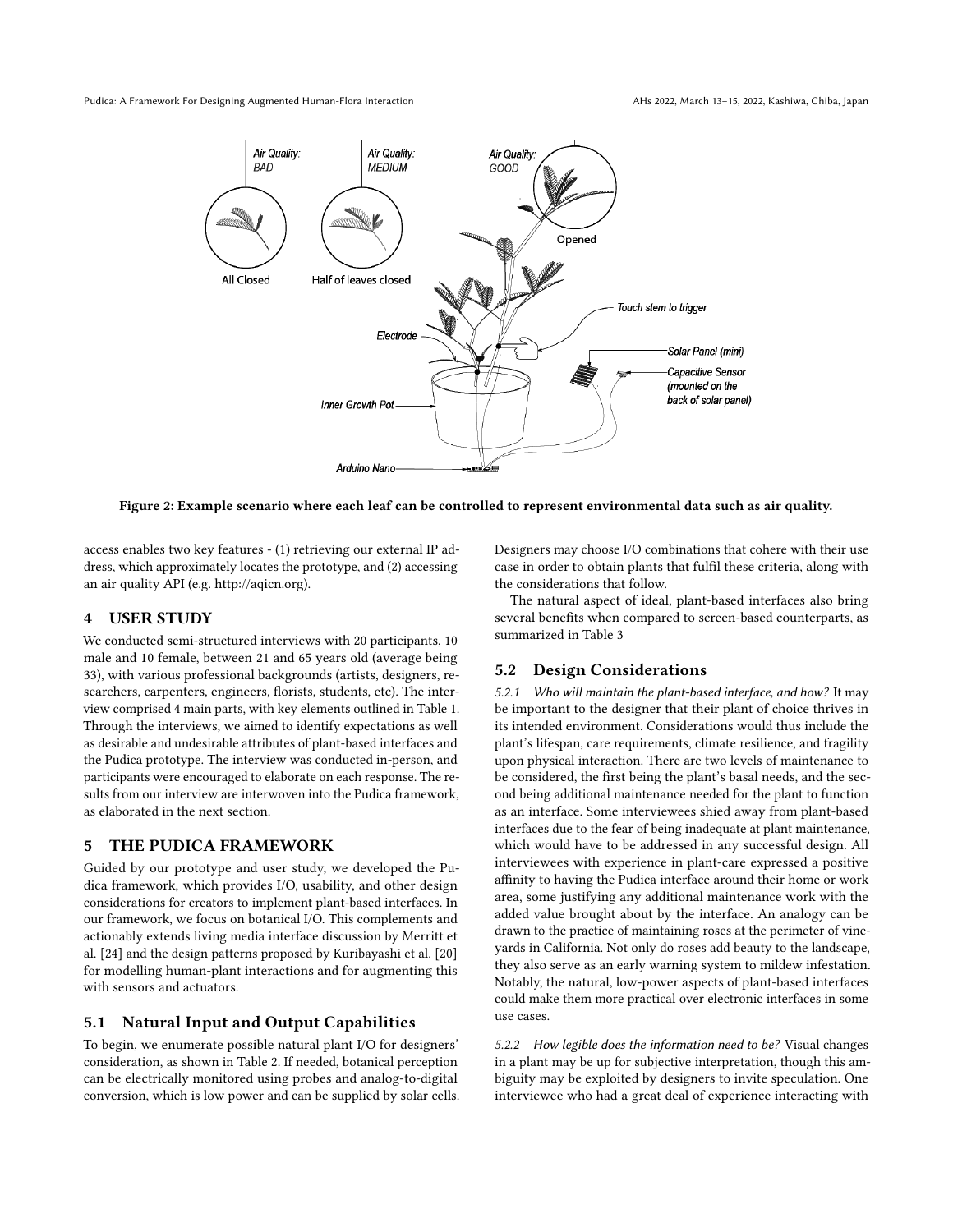#### <span id="page-3-0"></span>Part 1 - About plants

- Imagine having plants around your home or work area. How does that make you feel?\* (Why?)

#### Part 2 - About mimosa plants

(Show mimosa plant and allow participant interaction) - Have you interacted with Mimosa Pudica before? (If yes, please recall your strongest memory with them.) - Imagine having mimosa plants at home or at work. How does that make you feel?\* (Why?)

#### Part 3 - About any plant interface

(Show Table [2](#page-3-1) listing I/O possibilities in plants)

- Describe 2-3 scenarios for plant-based interfaces.

- I would interact with a plant-based interface.\*\*

#### Part 4 - About our Pudica prototype

(Show Pudica prototype and introduce use case) - In this air pollution use case, I understood the relevance

of a plant-based interface.\*\* (Why?)

- I would interact with this plant.\*\* (Why?)

- In the use cases we discussed, the plant is an important

aspect of the interface.\*\* (Why?)

- Imagine having Pudica Interface at home or at work.

How does that make you feel?\* (Why?)

- From 1 (not at all) to 10 (extremely much), how much do you like this plant-based interface? (Why?)

\*Options: very negative, negative, neutral, positive, very positive \*\*Options: strongly disagree, disagree, neutral, agree, strongly agree

Table 1: Overview of interview prompts.

#### Inputs Outputs

<span id="page-3-1"></span>light source direction plant orientation gravity or magnetic field growth direction motion or acoustic vibration thigmonastic movement environmental compounds compound emission threat detection ultrasound light intensity color change

temperature thermotropic movement time of day nyctinastic movement duration of day flower growth moisture fruit bearing

Table 2: Examples of natural plants inputs and outputs.

plants mentioned that they already receive hints about environmental changes such as humidity, dirt quality, and air pollution based on plant-health, and that a plant-based interface would be a more direct and even moving way to communicate with their plants.

<span id="page-3-2"></span>

| <b>Screens</b>                      | <b>Plants</b>                              |
|-------------------------------------|--------------------------------------------|
| Unnatural I/O                       | Organic I/O coincidence                    |
| Battery powered                     | Situated energy                            |
|                                     | Source of distraction Emotional attachment |
| Glaring lights can be harmful       | Nature promotes well-being                 |
| High cognitive load Ambient display |                                            |
| Toxic, non-recyclable parts         | Safely biodegradable                       |

Table 3: Comparison of screens to plant-based interfaces.

5.2.3 How granular does the information need to be? Individual plants may not contain enough discernible variability to represent complex information, though plant multiples might. When used as sensors, networked plants may also provide greater reliability.

5.2.4 How reproducible and sensitive does the response need to be? - plant behavior is highly multi-faceted, and factors like time-ofday, temperature, wind, pests, air- or soil-quality, and seasonality may influence outcomes unpredictably. Plants of the same kind may also respond differently to the same stimuli, or present effects of unexpected sources of input. Additionally, plants like mimosa pudica and drosera rotundifolia exhibit nyctinastic movement and close their leaves at night, which would have to be designed around.

5.2.5 How fast should the interface respond? Plants tend to respond slowly to stimuli. Designers may incorporate this lag as an affective component. Some use cases can benefit from the ability of many plant-based interfaces to behave as an ambient display, or one that presents information in a subtle way.

5.2.6 Can different individuals interpret the interface? Augmented plants do not easily command the same intuition as typical ones do. Affordances [\[6\]](#page-4-5), or usability prompts, need to be carefully considered, and input modalities have to be well tested. For instance, most plants do not naturally invite physical interaction. Moreover, user groups have to be meticulously understood, especially since groups like children are known not to value plants like adults do [\[31\]](#page-5-29). Similarly, the use case should be intuitively and coherently tied to the use of the plant. A majority of interviewees (70%) agreed or strongly agreed that they understood the relevance of a plant-based interface in the air pollution use case. The term "eco-logic" was used to describe the intuitive link between plants and air pollution, and several interviewees mentioned that the connection between plant life and air quality was touching. Interviewees were each asked to describe 2-3 scenarios for plant-based interfaces. This list, sorted by frequency, may contain clues about what our interviewee demographic finds acceptable and approachable for plant-based interfaces: Sensors for prediction and forewarning, including covert indicators (14 scenarios); Tools for communication between people (7 scenarios); Visualization, entertainment, and aesthetic purposes (8 scenarios); Smart home controls (6 scenarios); Experiential installation (1 scenario); Facilitating and improving the interaction with plants (1 scenario); Mental health support (1 scenario). Some of these scenarios do not necessitate complex interpretation, and the designer may choose to present information in an ambient way while users benefit from the healing properties of having plants in close proximity [\[3\]](#page-4-0).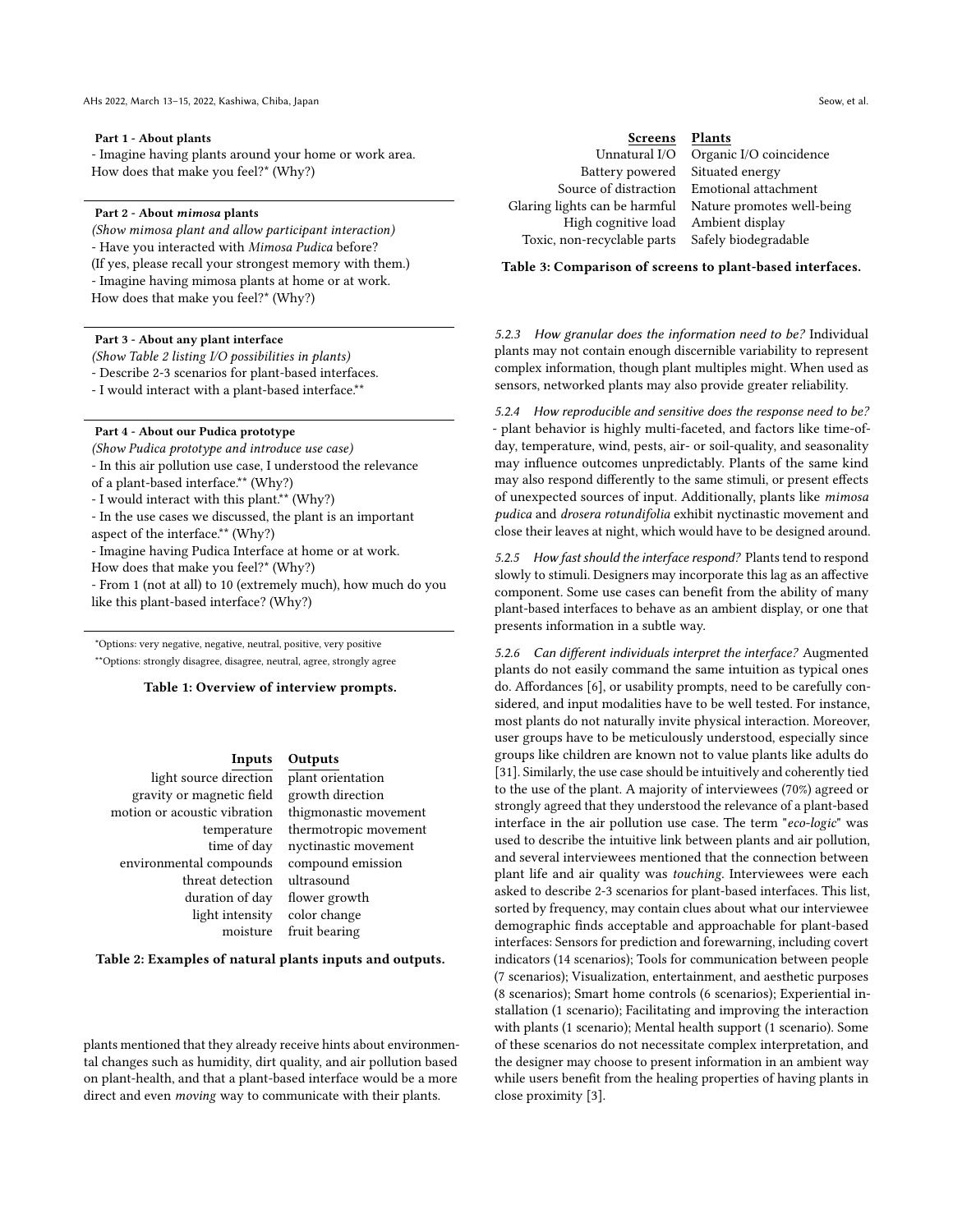Pudica: A Framework For Designing Augmented Human-Flora Interaction AHS 2022, March 13-15, 2022, Kashiwa, Chiba, Japan

5.2.7 Does the plant-based interface match the user's preferences and interests? People choose plants based on taste and past experiences. This was evident in the use cases suggested by interviewees with strong emotional bonds to plants, which included getting in touch with loved ones and checking important data. In our case, interviewees who had not previously interacted with mimosa pudica (33%) expressed more apprehension about it as a plant-based interface, while those who had extensive exposure (e.g. interviewees who grew up in Southeast Asia) tended to be comfortable with our Pudica interface, some even expressing a strong emotional bond to the plant. Interestingly, some people who experienced *mimosa pudica* as a rampant weed felt more resistant to the idea of it as a desktop plant. Notably, our interface increased interviewees' affinity for the plant. As shown in Figure [3,](#page-4-6) a Wilcoxon signed-rank test reveals a significant difference between people's affinity for *mimosa pudica* ( $M = 0.7/2$ ) v.s. our interface ( $M = 1.25/2$ ,  $p = .03$ ), suggesting that using a *mimosa* pudica plant as an interactive device supports positive interactions.

<span id="page-4-6"></span>

#### Figure 3: Average affinity for: plants in general, mimosa pudica, and our interface.

A selection of statements from our interviewees are presented here to provoke further discussion:

- Plant interactivity is weird. I expect them to be dormant.

- The touch sensitivity is fascinating. I would touch them every time I see them.

- The fragile aspect of this plant is touching. It's also moving to think about how close we are to plants.

- There is a link between air and plants, every thing is nature related, I can sense the connection.

- The way we operate a display interface is so uninteresting and overused now. I think this is very fresh and can be a new paradigm as an interface. Although there may be limitation to output, the various inputs such as moisture is a critical differentiation point compared to smartphone. But I feel sorry for the plant that has to go through electrical shock.

# 6 DISCUSSION AND FUTURE WORK

To create a standalone plant-based interface at the full potential of natural input and output capabilities, we envision using inherent biosensors to obtain natural input data. We may also experiment with mimosa spegazzinii as it is a cousin of mimosa pudica with better cold resilience and offers more (controllable) wind sensitivity [\[5\]](#page-4-4). Applications of our system will be extended in future research, along with more tests for result robustness after repeated use.

Questions still to be answered in future research include: How do people change their perception of plants and are the outcomes long-term or positive? And therefore, what are the implications for the potential of plants as an interaction medium? Are there plant-based affordances that are particularly compelling? How can affordances of sensitive plants be used for enhanced interaction between people and plants? Why do people feel more affinity for our plant-based interface than its natural counterpart, the mimosa? Is an interface that is presented as a robotic device more acceptable than a plant that has naturally-occurring robotic behavior? Could the trend in Fig. [3](#page-4-6) be considered an "uncanny valley" effect?

One concern with various related works is that they involve plants in a somewhat arbitrary manner. Limiting water or light supplied to plants unless stocks are successfully traded [\[27\]](#page-5-30), step counts goals are met [\[3\]](#page-4-0), or someone recycles [\[8\]](#page-5-1) arguably falls short of the full capacity of human-plant interaction, and may engender reactions about the inappropriate consumption of plant lives.

In a related vein, our air pollution use case also involves the conjuring artificial, imagined needs of a plant together with our interpretation of the needs and systematic manipulation of living plants for human gains.

Some may accept the use of plants to generate empathy, improve human well-being, or to raise awareness and enthusiasm about eco-themed causes. However, the question remains - what is an acceptable and appropriate use of plants? Or, as articulated by one of our interviewees and suggesting the significance of nonhuman agency, is this what a plant would want?

# ACKNOWLEDGMENTS

The authors would like to warmly thank Meichun Cai, Hane Roh, Ethan Carlson and Sanad Bushnaq for their contributions in the initial steps of this project.

#### REFERENCES

- <span id="page-4-1"></span>[1] Leonardo Angelini, Maurizio Caon, Stefania Caparrotta, Omar Abou Khaled, and Elena Mugellini. 2016. Multi-sensory EmotiPlant: Multimodal Interaction with Augmented Plants. In Proceedings of the 2016 ACM International Joint Conference on Pervasive and Ubiquitous Computing: Adjunct (Heidelberg, Germany) (UbiComp '16). ACM, New York, NY, USA, 1001–1009. [https://doi.org/10.1145/2968219.](https://doi.org/10.1145/2968219.2968266) [2968266](https://doi.org/10.1145/2968219.2968266)
- <span id="page-4-3"></span>[2] Leonardo Angelini, Stefania Caparrotta, Omar Abou Khaled, and Elena Mugellini. 2016. EmotiPlant: Human-Plant Interaction for Older Adults. In Proceedings of the TEI '16: Tenth International Conference on Tangible, Embedded, and Embodied Interaction (Eindhoven, Netherlands) (TEI '16). ACM, New York, NY, USA, 373–379. <https://doi.org/10.1145/2839462.2856548>
- <span id="page-4-0"></span>[3] Jacqueline T. Chien, François V. Guimbretière, Tauhidur Rahman, Geri Gay, and Mark Matthews. 2015. Biogotchi!: An Exploration of Plant-Based Information Displays. In Proceedings of the 33rd Annual ACM Conference Extended Abstracts on Human Factors in Computing Systems (Seoul, Republic of Korea) (CHI EA '15). ACM, New York, NY, USA, 1139–1144.<https://doi.org/10.1145/2702613.2732770>
- <span id="page-4-2"></span>[4] Jaewon Cho, Sanghoo Park, Been Jeon, Byung-Chull Bae, and Jun-Dong Cho. 2015. People's Emotional Responses to a Plant's Emotional Expression. In Proceedings of the Ninth International Conference on Tangible, Embedded, and Embodied Interaction (Stanford, California, USA) (TEI '15). ACM, New York, NY, USA, 545–550. <https://doi.org/10.1145/2677199.2687899>
- <span id="page-4-4"></span>Vito Gentile, Salvatore Sorce, Ivan Elhart, and Fabrizio Milazzo. 2018. Plantxel: Towards a Plant-based Controllable Display. In Proceedings of the 7th ACM International Symposium on Pervasive Displays (Munich, Germany) (PerDis '18). ACM, New York, NY, USA, Article 16, 8 pages.<https://doi.org/10.1145/3205873.3205888>
- <span id="page-4-5"></span>[6] James J. Gibson. 1983. The senses considered as perceptual systems. Greenwood, Westport.